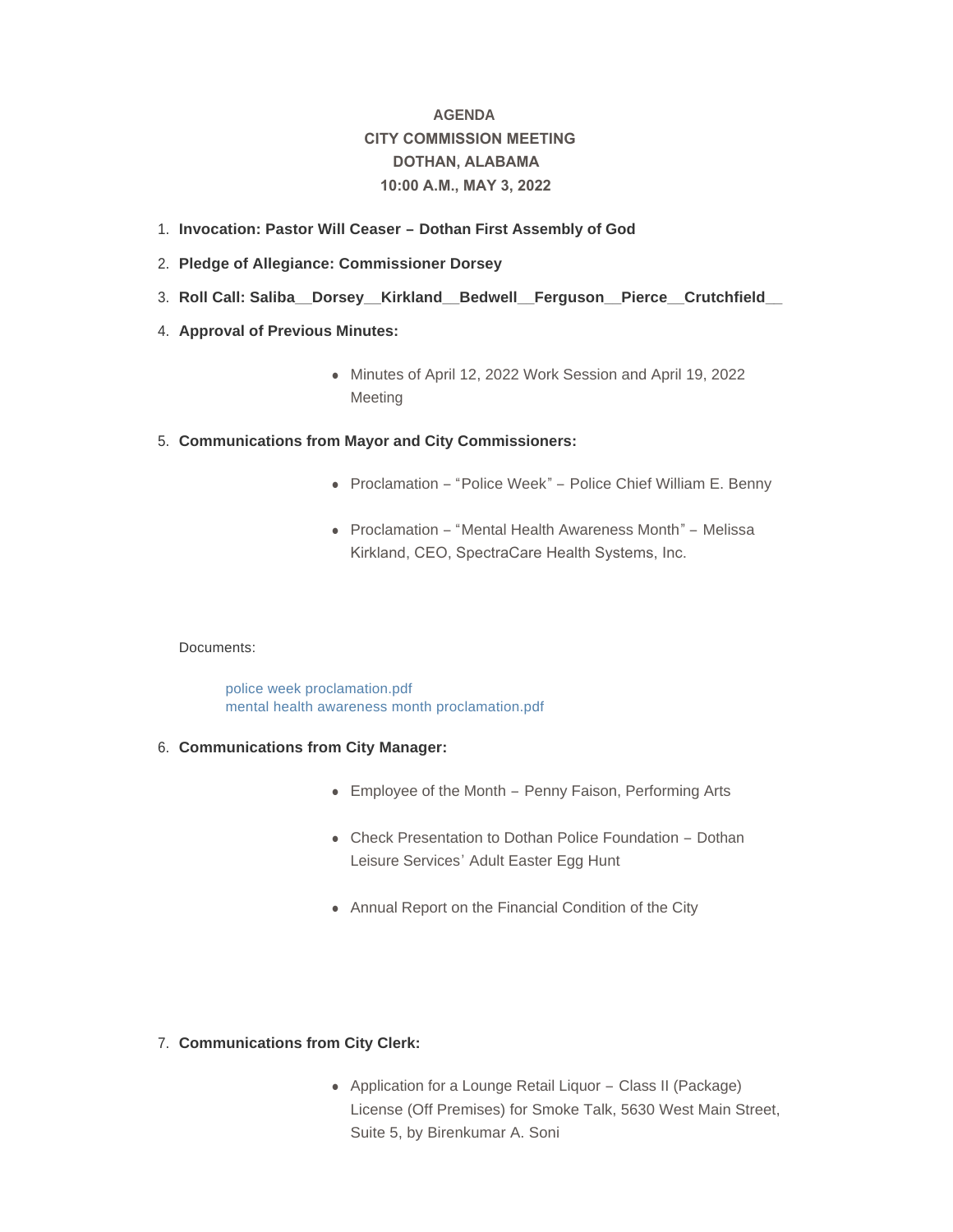• Application for a Retail Beer and Retail Table Wine License (Off Premises Only) for Beeline 515, 409 East Newton Street, by Nimisha Patel

Documents:

[smoke talk alcohol license application.pdf](http://www.dothan.org/AgendaCenter/ViewFile/Item/7759?fileID=12441) [beeline 515 alcohol license application.pdf](http://www.dothan.org/AgendaCenter/ViewFile/Item/7759?fileID=12442)

**Public Hearing regarding the rezoning of property owned by Mark Dennis, located**  8. **in the 100 Block of Edgefield Road.** 

(Reference Item 10.)

- **Public Hearing regarding the proposed revocation of privilege licenses for Hookah**  9. **Palace Lounge LLC, d/b/a BL3u Martini Lounge.**  (Reference Item 25.)
- **Rezoning property owned by Mark Dennis, located in the 100 Block of Edgefield Road, from R-A (Residential, Multi-Family, High Density) District to R-3 (Residential Single-Family, High Density) District.** 10. Ord. No.

Documents:

[rezoning mark dennis 100 block edgefield rd.pdf](http://www.dothan.org/AgendaCenter/ViewFile/Item/7727?fileID=12413)

**Conveying by Quit Claim Deed the property located at 707 Hutchins Street to Kevin S. Thompson, Sr. for the sum of \$2,810.00.** 11. Ord. No. Documents:

[quit claim deed 707 hutchins st.pdf](http://www.dothan.org/AgendaCenter/ViewFile/Item/7728?fileID=12414)

**Conveying by Quit Claim Deed the property located at 811 Sunset Drive to Alice Trask for the sum of \$2,500.00.** 12. Ord. No. Documents:

[quit claim deed 811 sunset dr.pdf](http://www.dothan.org/AgendaCenter/ViewFile/Item/7729?fileID=12415)

**Conveying by Quit Claim Deed the property located at 107 Wilburn Street to House of Kyleigh, LLC for the sum of \$3,601.01.** 13. Ord. No.

Documents:

[quit claim deed 107 wilburn st.pdf](http://www.dothan.org/AgendaCenter/ViewFile/Item/7730?fileID=12416)

**Conveying by Quit Claim Deed the property located at 669 East Burdeshaw Street to House of Kyleigh, LLC for the sum of \$3,600.00.** 14. Ord. No. Documents:

[quit claim deed 669 east burdeshaw st.pdf](http://www.dothan.org/AgendaCenter/ViewFile/Item/7731?fileID=12417)

**Conveying by Quit Claim Deed the property located at 1175 Ozark Street to Geraldine Morris for the sum of \$2,000.00.** 15. Ord. No.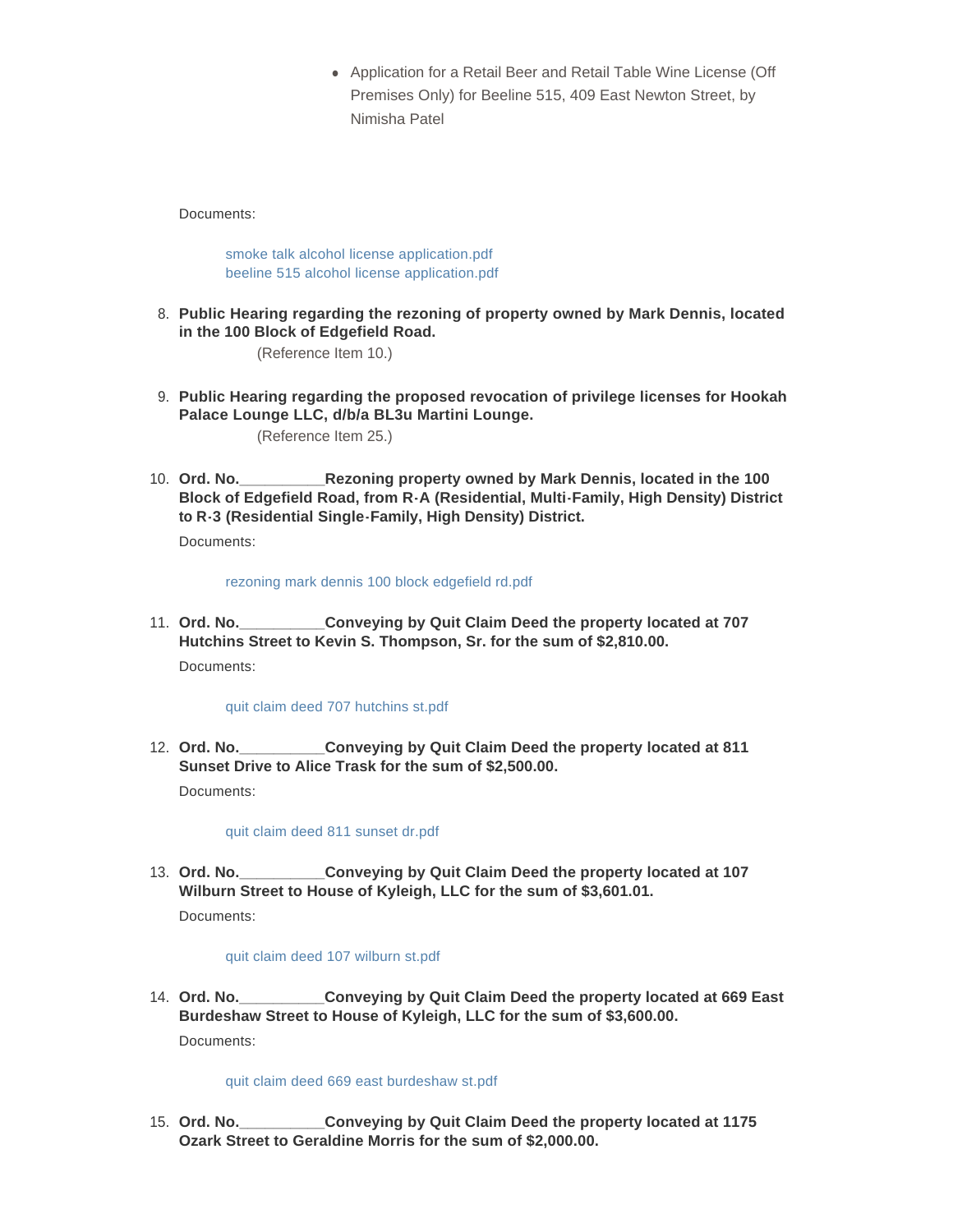Documents:

# [quit claim deed 1175 ozark st.pdf](http://www.dothan.org/AgendaCenter/ViewFile/Item/7732?fileID=12418)

**Conveying by Quit Claim Deed the property located at 1207 Ozark Street to Geraldine Morris for the sum of \$5,505.00.** 16. Ord. No. Documents:

[quit claim deed 1207 ozark st.pdf](http://www.dothan.org/AgendaCenter/ViewFile/Item/7733?fileID=12419)

**Conveying by Quit Claim Deed the property located at 505 Atlanta Street to T & T Potter, LLC for the sum of \$2,251.00.** 17. Ord. No.

Documents:

[quit claim deed 505 atlanta st.pdf](http://www.dothan.org/AgendaCenter/ViewFile/Item/7734?fileID=12420)

**Conveying by Quit Claim Deed the property located at 507 Atlanta Street to T & T Potter, LLC for the sum of \$2,251.00.** 18. Ord. No. Documents:

[quit claim deed 507 atlanta st.pdf](http://www.dothan.org/AgendaCenter/ViewFile/Item/7735?fileID=12421)

**Conveying by Quit Claim Deed the property located at 538 Chickasaw Street to T & T Potter, LLC for the sum of \$2,751.00.** 19. Ord. No. Documents:

[quit claim deed 538 chickasaw st.pdf](http://www.dothan.org/AgendaCenter/ViewFile/Item/7736?fileID=12422)

**Conveying by Quit Claim Deed the property located at 614 Chickasaw Street to T & T Potter, LLC for the sum of \$2,251.00.** 20. Ord. No. Documents:

[quit claim deed 614 chickasaw st.pdf](http://www.dothan.org/AgendaCenter/ViewFile/Item/7737?fileID=12423)

**Conveying by Quit Claim Deed the property located at 103 Pine Street to T & T Potter, LLC for the sum of \$2,500.00.** 21. Ord. No. Documents:

[quit claim deed 103 pine st.pdf](http://www.dothan.org/AgendaCenter/ViewFile/Item/7738?fileID=12424)

**Conveying by Quit Claim Deed the property located at 207 Doris Lane to T & T Potter, LLC for the sum of \$2,251.00.** 22. Ord. No.

Documents:

[quit claim deed 207 doris ln.pdf](http://www.dothan.org/AgendaCenter/ViewFile/Item/7739?fileID=12425)

**Conveying by Quit Claim Deed the property located at 608 Monroe Street to T & T Potter, LLC for the sum of \$2,251.00.** 23. Ord. No. Documents:

[quit claim deed 608 monroe st.pdf](http://www.dothan.org/AgendaCenter/ViewFile/Item/7740?fileID=12426)

**Ord. No.\_\_\_\_\_\_\_\_\_\_Conveying by Quit Claim Deed the property located at 619**  24.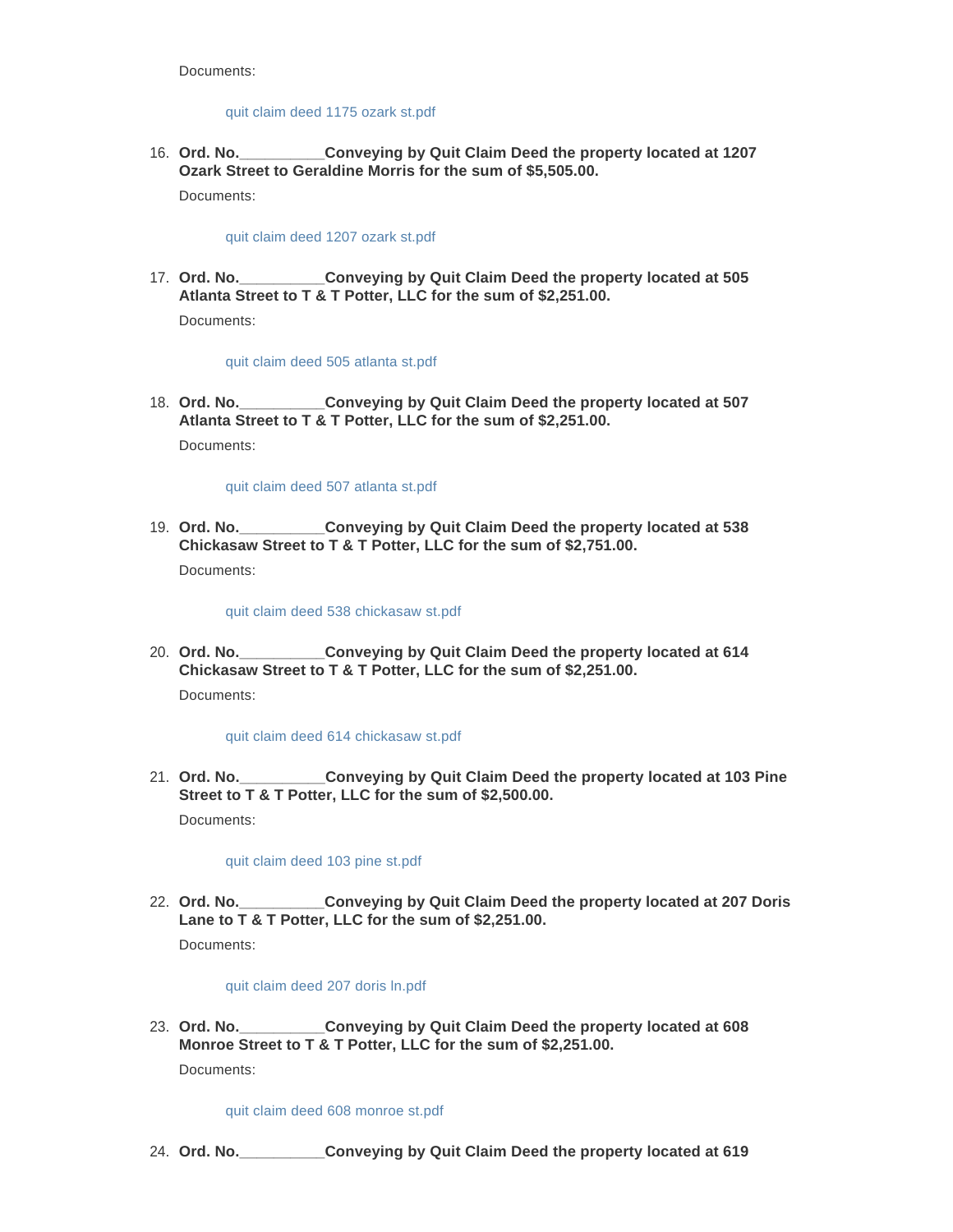**Lennox Avenue to T & T Potter, LLC for the sum of \$2,500.00.**

Documents:

## [quit claim deed 619 lennox ave.pdf](http://www.dothan.org/AgendaCenter/ViewFile/Item/7741?fileID=12427)

**Revoking the privilege licenses issued to Cyrel Carter, Hookah Palace Lounge LLC, d/b/a BL3u Martini Lounge, located at 3803 Ross Clark Circle, Suite 3, Dothan, Alabama.** 25. Res. No.

Documents:

[hookah palace lounge llc, bl3u martini lounge revocation.pdf](http://www.dothan.org/AgendaCenter/ViewFile/Item/7742?fileID=12428)

**Res. No.\_\_\_\_\_\_\_\_\_\_Amending various accounts in the 2022 and 2023 Fiscal Year Budgets.** 26. Res. No.

Documents:

[amending accounts in fy22 fy23 budgets.pdf](http://www.dothan.org/AgendaCenter/ViewFile/Item/7743?fileID=12429)

**Entering into an agreement with Barge Design Solutions, Inc. for Professional Engineering Services for Phase II of the City-wide Stormwater Inventory and Condition Assessment for a not-to-exceed amount of \$500,000.00.** 27. Res. No.

Documents:

[barge design solutions citywide stormwater inventory and condition assessment phase ii](http://www.dothan.org/AgendaCenter/ViewFile/Item/7744?fileID=12430)  project.pdf

**Entering into an agreement modification with the Alabama Forestry Commission to increase the contract time to September 30, 2022, for the preparation of a tree canopy assessment, revision of the City's tree ordinance, training of staff, and installation of trees at highly visible locations within the perimeter of Ross Clark Circle.** 28. Res. No.

Documents:

#### [alabama foresty commission tree canopy assessment agreement modification.pdf](http://www.dothan.org/AgendaCenter/ViewFile/Item/7745?fileID=12431)

**Submitting an application electronically through the Multimodal Projects Discretionary Grant common application process for the US Highway 84 West (West Main Street) Widening Project.** 29. Res. No.

Documents:

## [us highway 84 west widening project grant application.pdf](http://www.dothan.org/AgendaCenter/ViewFile/Item/7746?fileID=12432)

**Entering into a twelve-month maintenance agreement with U.S. Business Products for a Sharp Copier located in the Accounting Office of the Finance Department at an estimated cost of \$65.00 per month.** 30. Res. No. Documents:

#### [us business products sharp copier maintenance agreement.pdf](http://www.dothan.org/AgendaCenter/ViewFile/Item/7747?fileID=12433)

**Entering into an agreement with Open Edge, operating through Global Payments Direct, Inc., for rental and maintenance of ten credit/debit card processing units for Leisure Services facilities for a three-year period at a monthly cost of \$29.95 each.** 31. **Res. No.** 

Documents: